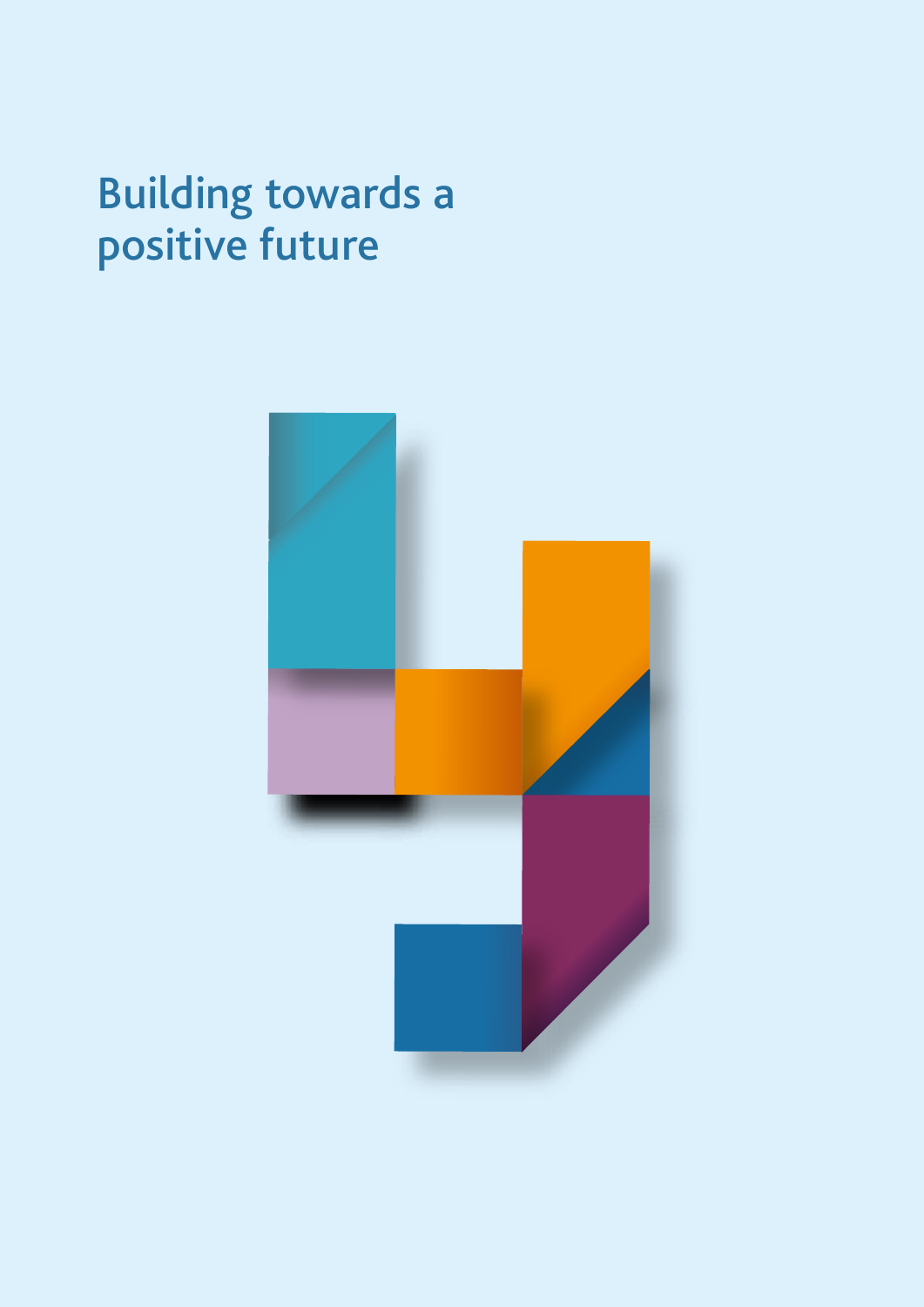# Summary

- Throughout the pandemic a range of innovative new approaches and adaptations has been implemented. Evaluating and learning from these will be vital in ensuring that best practice approaches are identified and retained.
- Ensuring that all healthcare settings are compassionate, inclusive, and focused on supporting workforce wellbeing will continue to play a vital role in ensuring patient safety.
- Multidisciplinary team working has been a vital element of effective working practices during the pandemic and needs to be retained as the healthcare system resets.
- We need to learn from the flexible and adaptable approaches to delivering patient care that have been accelerated during the pandemic, such as using remote consultations, triaging cases to the most appropriate healthcare professional, and sharing knowledge between professionals.
- Visible and accessible leadership will help to underline the lessons of effective multidisciplinary team working and visible leadership learned during the pandemic, and to integrate and make best use of other healthcare professionals in delivering care.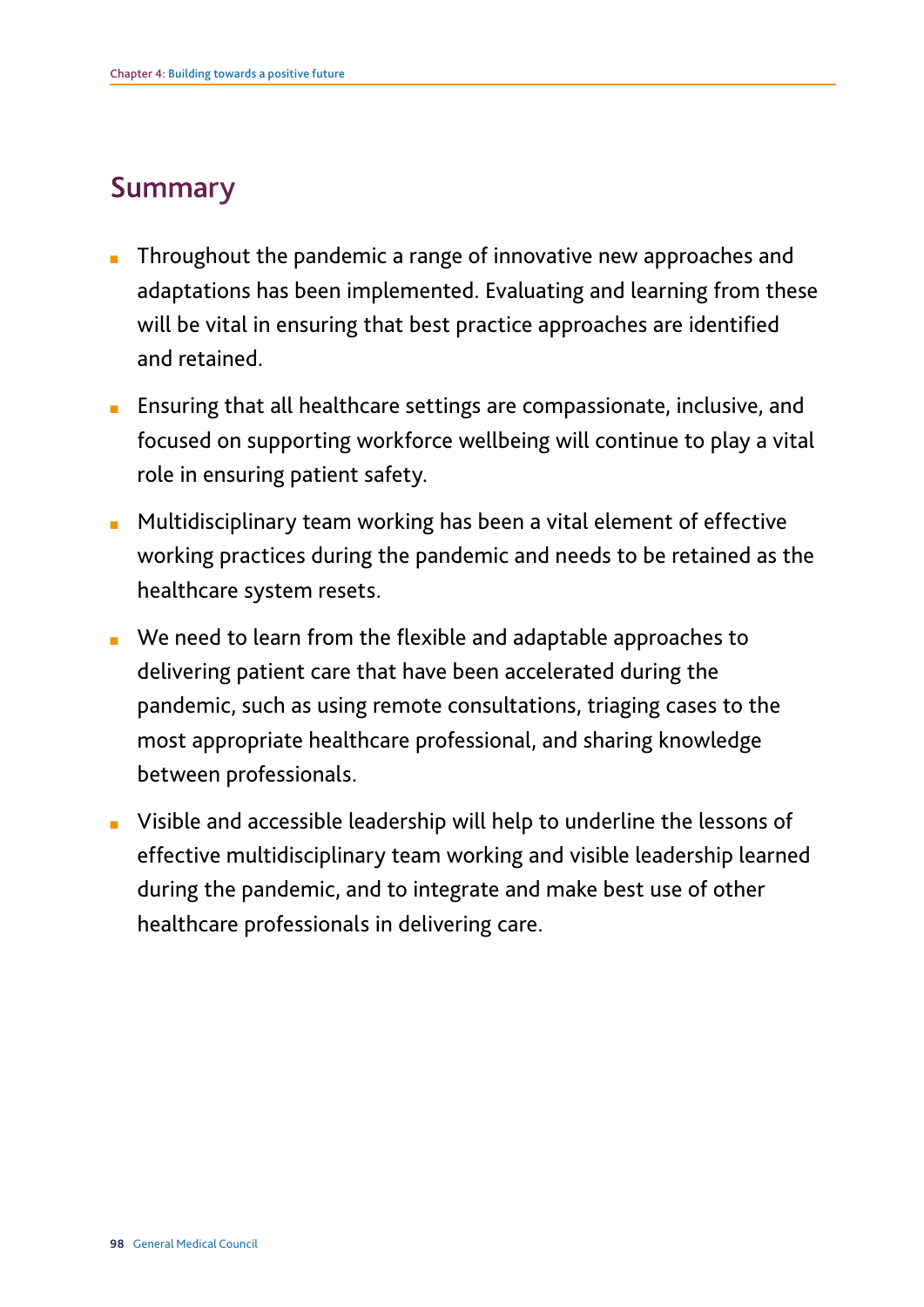# The opportunity to retain positive changes is now

stand out as the major theme of this report. The workplace experiences of doctors working and training during the coronavirus pandemic A worrying return to higher burnout, and its relation to patient safety and staff retention, shines a light once again on issues we have already reported on. These continue to be a concern because of their links both to patient safety and to doctor wellbeing (including increased risk of moral injury and feelings of a lack of psychological safety).

The 'Caring for doctors, Caring for patients'2 research stated very clearly that 'there is abundant evidence that workplace stress in healthcare organisations affects quality of care for patients'. Although our most recent data say nothing fundamentally new, they serve to underline and reinforce the message that workplace stress affects patient care, and shows the extent to which it remains true in 2021. In this way, the emergence of more compassionate approaches to leadership during the early stages of the pandemic is a positive intention that should be upheld to acknowledge and tackle the issue wherever possible.

In this chapter, we set out again the key statistics from the 2021 Barometer survey that link doctor wellbeing and satisfaction, with patient safety and doctor retention. Then, we explore what doctors and managers have said are the promising changes made during the early stages of the pandemic that could be sustained into the future.

# **Doctors' satisfaction and manageable workloads are linked to good, safe patient care**

The 2021 Barometer survey echoes previous reports in underlining that a high workload is associated both with feeling unable to cope with workloads and with a high risk of burnout.\* These factors are also all interlinked – sometimes very strongly – with the following:

- doctor satisfaction
- $\overline{a}$ compromised patient care and patient safety
- intention to leave the profession and taking hard steps to do so
- problems with working environments, visible leadership, and management.

See Box 8 for our evidence about these interrelationships.

\* See chapter 1 for more detail.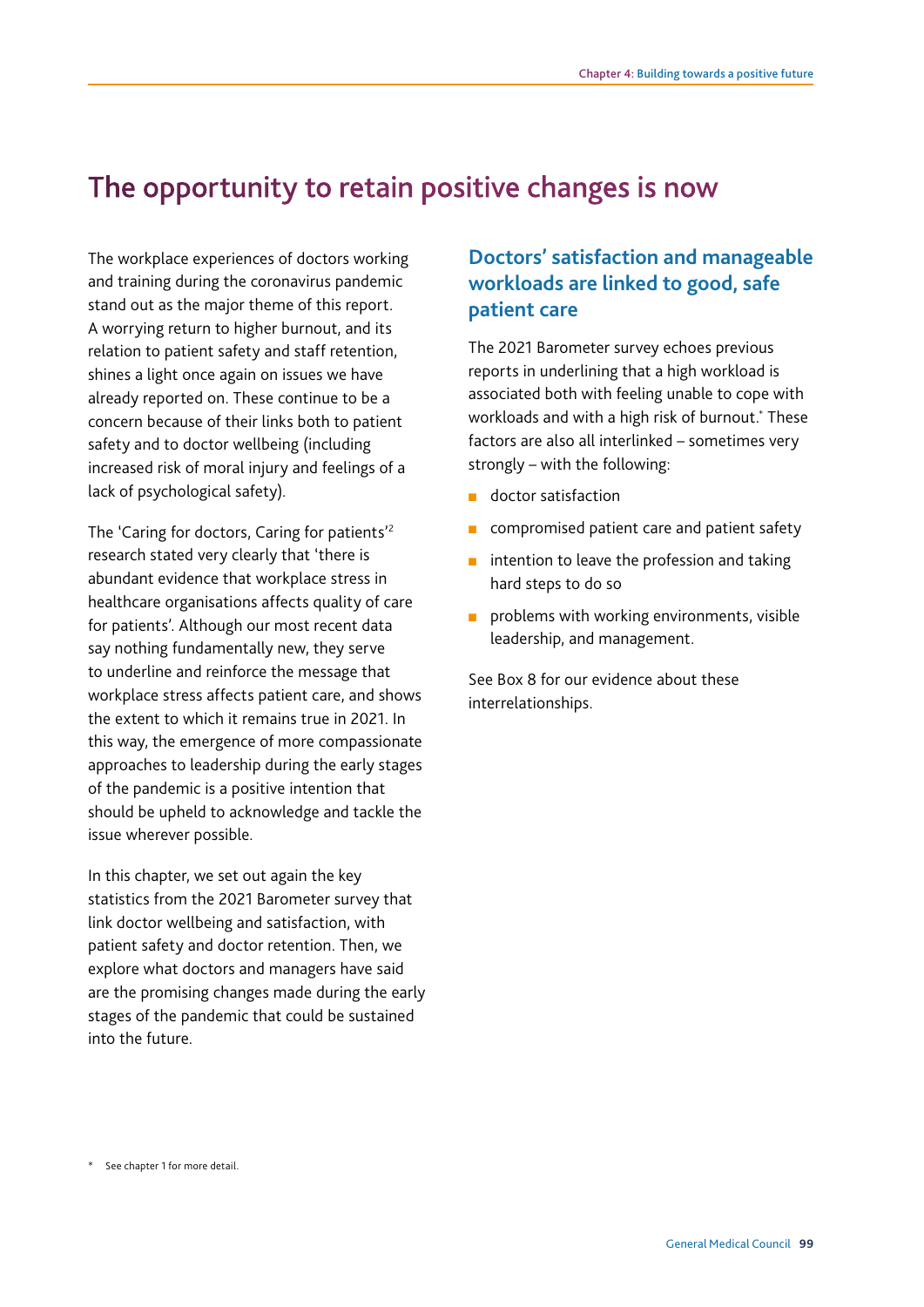# **Box 8: Our data on the relationships between risk of burnout, patient safety and working environments**

### **Doctor satisfaction:**

#### 33%

■ High workloads/long hours were the most frequent reason given for feeling dissatisfied (33%).

#### 68%

■ Doctors at a high risk of burnout were most likely to report being dissatisfied (68%) compared with those with a very low risk of burnout (4%), and more likely to feel unable to cope with their workload at least weekly (44% vs 12%).

### **Patient care and patient safety:**

#### 29%

■ 29% of doctors reported seeing patient safety or care compromised while being treated by a doctor over the past year. This was higher for doctors with a high risk of burnout (49%), those who felt unable to cope at least weekly (45%), and for those who were dissatisfied (48%).

#### 69%

■ Pressure on workloads and delays to patient care were cited by doctors as barriers to good safe patient care (by 69% and 54% of doctors respectively), and as contributing factors to patient care/safety compromises (by 65% and 54% of doctors respectively).

#### 45%

■ Doctors who said that the pandemic had a negative impact on patient care were more likely to report being dissatisfed (45%) than those who said the pandemic had a positive effect on patient care (8%).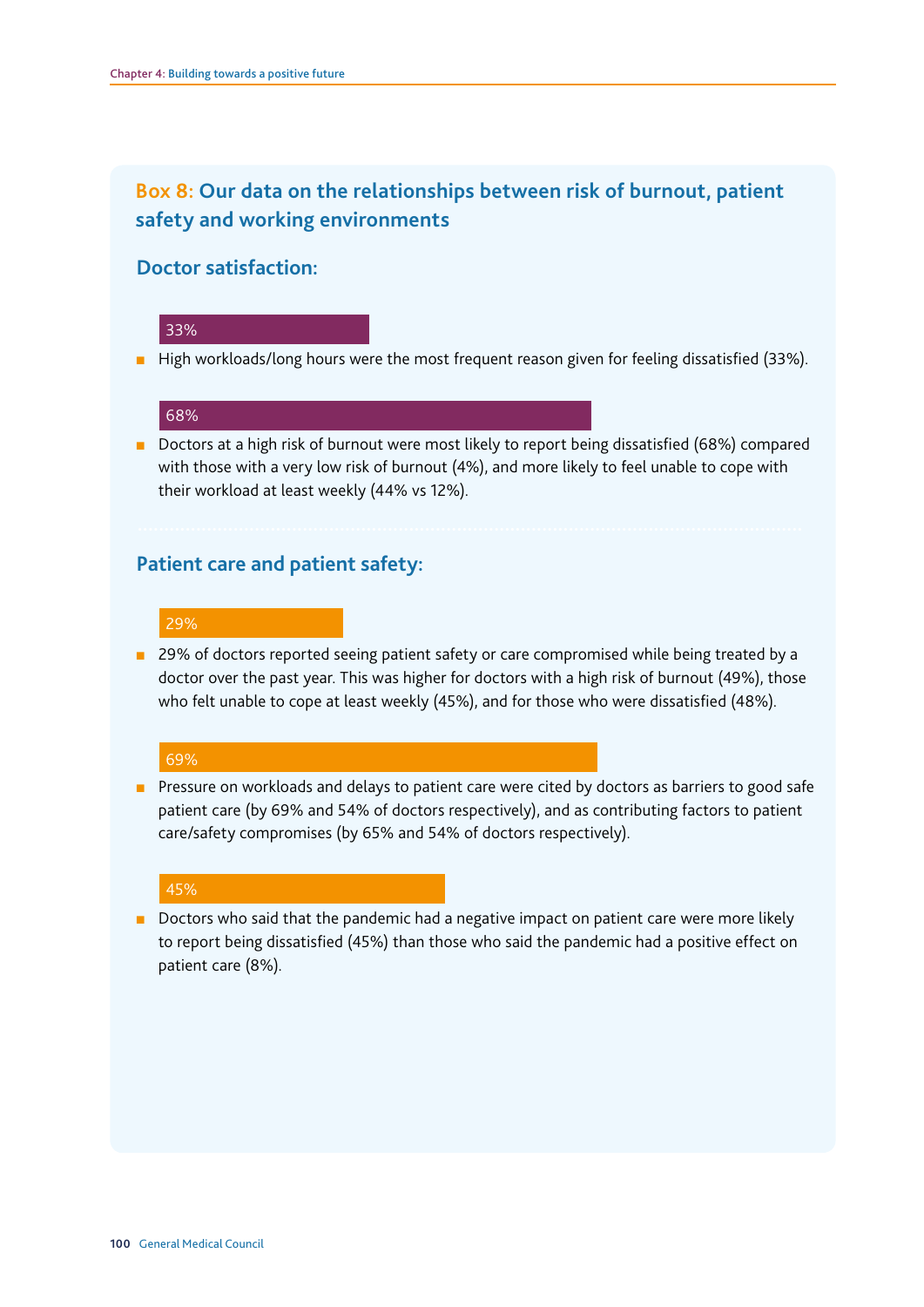### **Intention to leave the profession, and taking hard steps towards leaving:**

#### 55%

■ 55% of doctors indicated that they are likely to make a career change in the next year. The changes included reducing hours in clinical practice (24% of doctors), taking a break outside of the profession (5%) and leaving the profession permanently (11%).

#### 7%

■ The overall proportion of doctors who have taken hard steps towards leaving has increased from 3% in 2019 and 4% in 2020 to 7% in 2021.

#### 19%

■ Having taken hard steps to leave is much more likely among doctors reporting a high risk of burnout (19%), dissatisfaction (17%) and a high number of negative impacts of the pandemic (17%).

### **Working environments, leadership, and management:**

#### 33%

■ Doctors at high risk of burnout were more likely to report a negative impact from the pandemic on the visibility of senior leaders over the past year (33%) than a positive impact (16%).

#### 26%

■ Doctors at high risk of burnout were more likely to disagree when asked if they felt supported by their senior medical staff (26%) or by non-clinical management (46%) when compared to doctors with a very low risk of burnout (5% and 13% respectively).

#### 40%

■ Doctors with a high risk of burnout were more likely to disagree that clinical leaders were readily available (40%) and that their organisation encourages a culture of teamwork (32%) compared to doctors with a very low risk of burnout (9% and 6% respectively).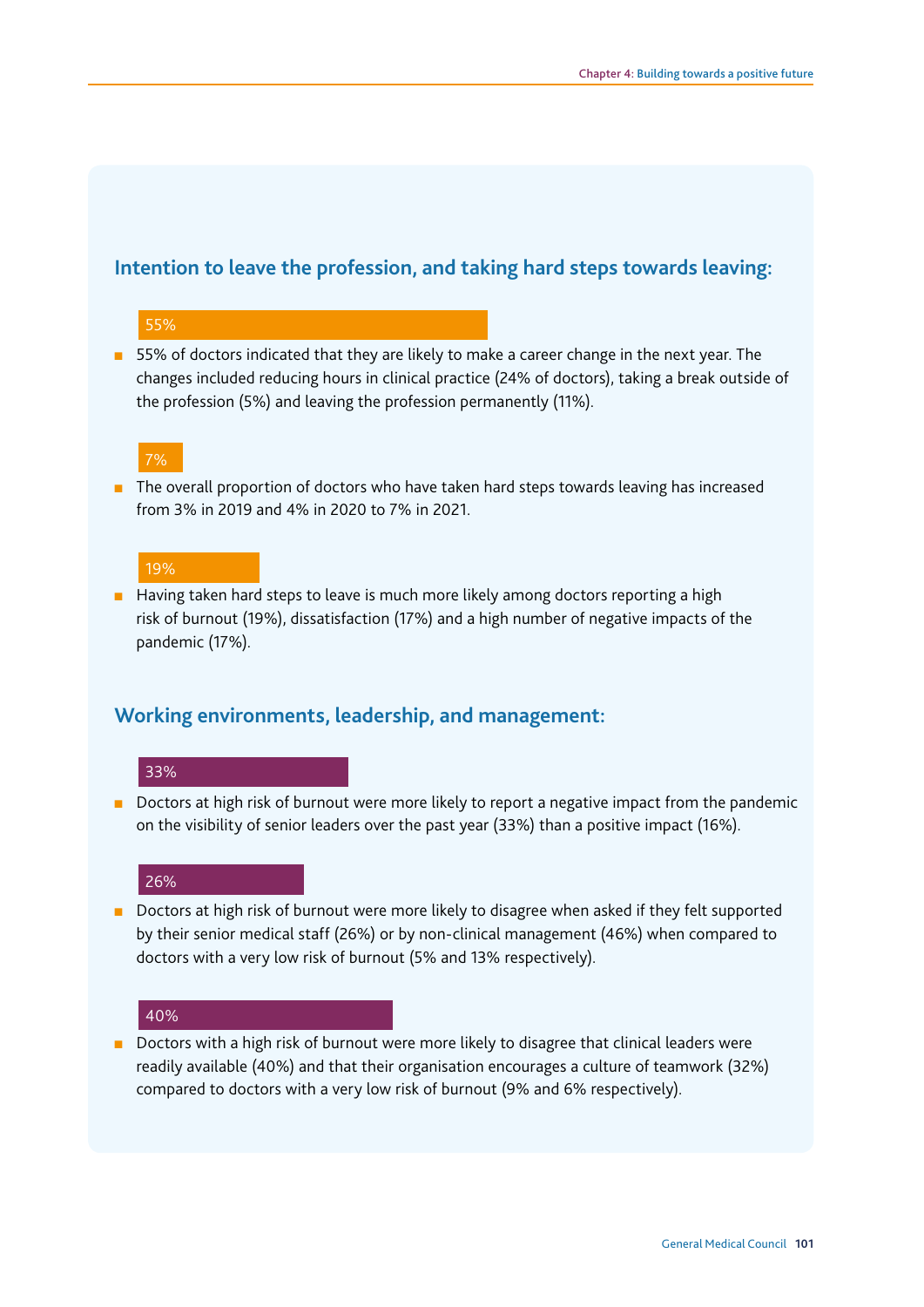Many of the positives achieved during the first year of the pandemic have been retained and even improved upon, such as the sharing of knowledge and experiences across the medical profession – 60% of doctors in 2021 saw an improvement in knowledge sharing, compared with 54% in 2020. Doctors also feel access to developmental or learning opportunities have improved (30% in 2021 compared with 25% in 2020).<sup>6</sup>

Many aspects of doctors' experiences have changed since well before the pandemic began, but it is a mixed picture (Figure 44).

 current workforce and avoid future shortages. The clear links between doctor wellbeing, retention, and patient care (see Box 8) make a vital case for prioritising them in the rebuilding and future of UK health services. It is important that the positive changes made during the coronavirus pandemic are retained to support the

 $\leq$  The job is still very rewarding but the mess of Covid and the knock-on effects on non-Covid patient care are daunting." *2021 Barometer survey, open text response, specialist doctor* 



#### **Figure 44: Changes to doctors' experiences between 2019 and 2021**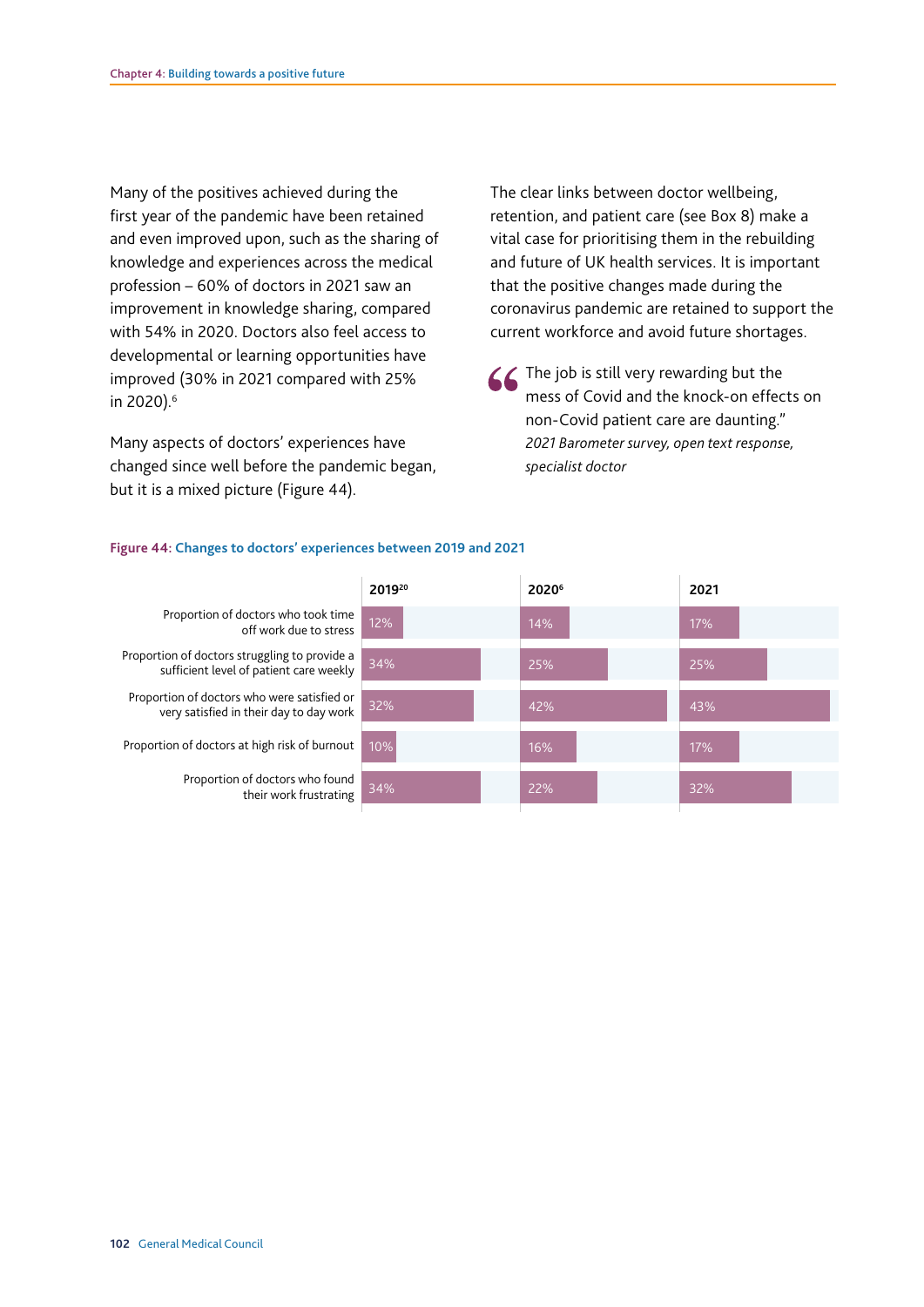# Compassionate cultures help retain the positive changes made during the pandemic

pre-pandemic rates. During the early stages of the coronavirus pandemic, many positive changes to working practices were reported by doctors.<sup>21</sup> in particular, improvements in teamwork between doctors, sharing knowledge and experiences across the medical profession, and the speed of implementing change. Some of these, such as the last mentioned, have begun to decrease to

However, many positive changes have persisted. Focusing on how to retain the most positive aspects of these changes remains important.

# **Compassionate and visible support from leadership has strengthened supportive workplace cultures**

During the early stages of the coronavirus pandemic, many managerial and clinical leaders became more visible and available to the clinical workforce. This availability was broadly viewed positively by doctors and brought with it increased feelings of recognition and clarity about their own roles. This leader visibility happened alongside perceived improvements in how the hierarchy – from consultant to trainee – had been working.

Having been on their own steep learning curves, managers<sup>22</sup> recognise the value of compassionate, visible, and supportive leadership. Regular recognition from leadership fgures represents an important ingredient in supporting staff morale, with hospital managers, healthcare organisations, and senior colleagues all having important roles to play.

The pandemic has taught me that visible leadership is so important. Wellbeing posters and screen savers aren't the same as putting your hand on someone's shoulder and asking if they're alright. It's as important as having counselling facilities." *Changes to Working Practices, NHS Hospital Manager* 

 in culture are maintained. An understanding of how these positive changes can be maintained as we move on from reacting to the emergency situation of the coronavirus pandemic is needed, but it is clear that good leadership is critical in ensuring that these shifts

# **Improvements to team working and inclusiveness must be supported to retain them**

Our research<sup>1</sup> published in 2019 found patterns of 'insider' and 'outsider' groups of doctors within the UK workforce. Being in an outsider group has negative consequences for doctors, including a lack of supportive induction into new workplaces, not receiving timely feedback on performance, and exclusion from informal social support networks.<sup>2</sup> However, the early stages of the coronavirus pandemic created a sense that 'we're all in this together' which could be consistent with a reduction in the outsider status of some doctors. Many doctors reported positive changes in team working during the pandemic, and feeling supported by immediate colleagues and senior medical staff. This was broadly consistent with data from 2020 and 2021.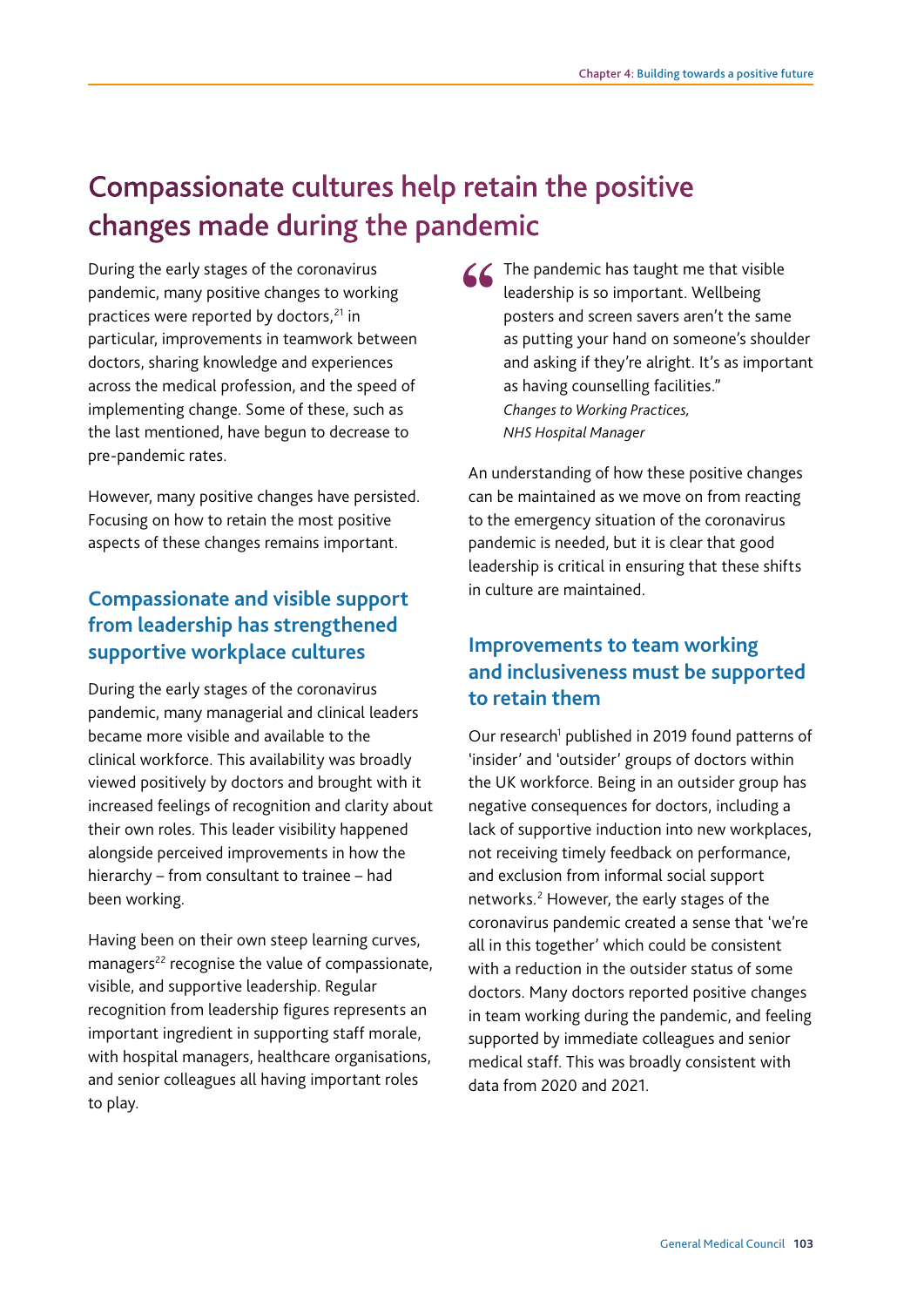us (the GMC) to take action. $1$ We have been repeatedly clear <sup>6, 23, 24</sup> that inclusive workplaces can help reduce patient harm by ensuring doctors receive the support and constructive feedback they need to do their job effectively. When this is lacking, it can lead to a gradual decrease in performance and eventually to breaches of professional standards that require

Symptoms that a culture lacks inclusivity can be the observation of a disproportionate number of GMC fitness to practise referrals, or commissioned 2019 research. of an attainment gap in groups of doctors with particular protected characteristics (such as disability or ethnicity) as we explained in our

We have therefore established measures and targets<sup>24</sup> around fitness to practise referrals and closing the attainment gap in medical education. These targets will focus energy across the system on addressing disparities, such as the processes which reinforce 'insider' and 'outsider' experiences.

# Supporting workloads and efficient ways of working

In this section, we focus on finding solutions to support the heavy workloads doctors fnd themselves facing. These solutions have the potential to increase efficiency and capacity for the profession and in turn protect patients and doctors' welfare. As we have reported in chapter 3, 81% of doctors planning to leave the profession (excluding retirement) have cited the adverse effects of their current role on their wellbeing as a reason for wanting to leave. This is clear evidence of the importance of these efficiency gains.

# **team working Helping medical practice become more efficient using interdisciplinary**

The introduction of physician associates and anaesthesia associates, collectively known as medical associate professions (MAPs), was intended to provide more support and expertise within multi-professional teams by enhancing capacity to provide care for patients before, during and after their treatments. There are currently slightly more than 2,500 MAPs but

we expect this number to grow. In July 2019 the Department of Health and Social Care – with support from the four UK governments – asked us to regulate these professionals, to support the important role they play and to increase the

contribution they can make to UK health services.<br>In primary care, clinical leads<sup>22</sup> acknowledged that greater teamwork, and a flatter hierarchy which recognises multidisciplinary skills, have allowed general practice to keep functioning through the coronavirus pandemic.

Newer types of team members in primary care are likely to grow in number in the future. These include care coordinators, who ensure patients gain access to the support they need and who sort out missing referrals. There are also social prescribers, who look at the social determinants of health (such as housing, fnances and food poverty) and provide a patient with clear, tangible plans to address their problems. Indirect patient care and administration account for more than a quarter of the GP workload.25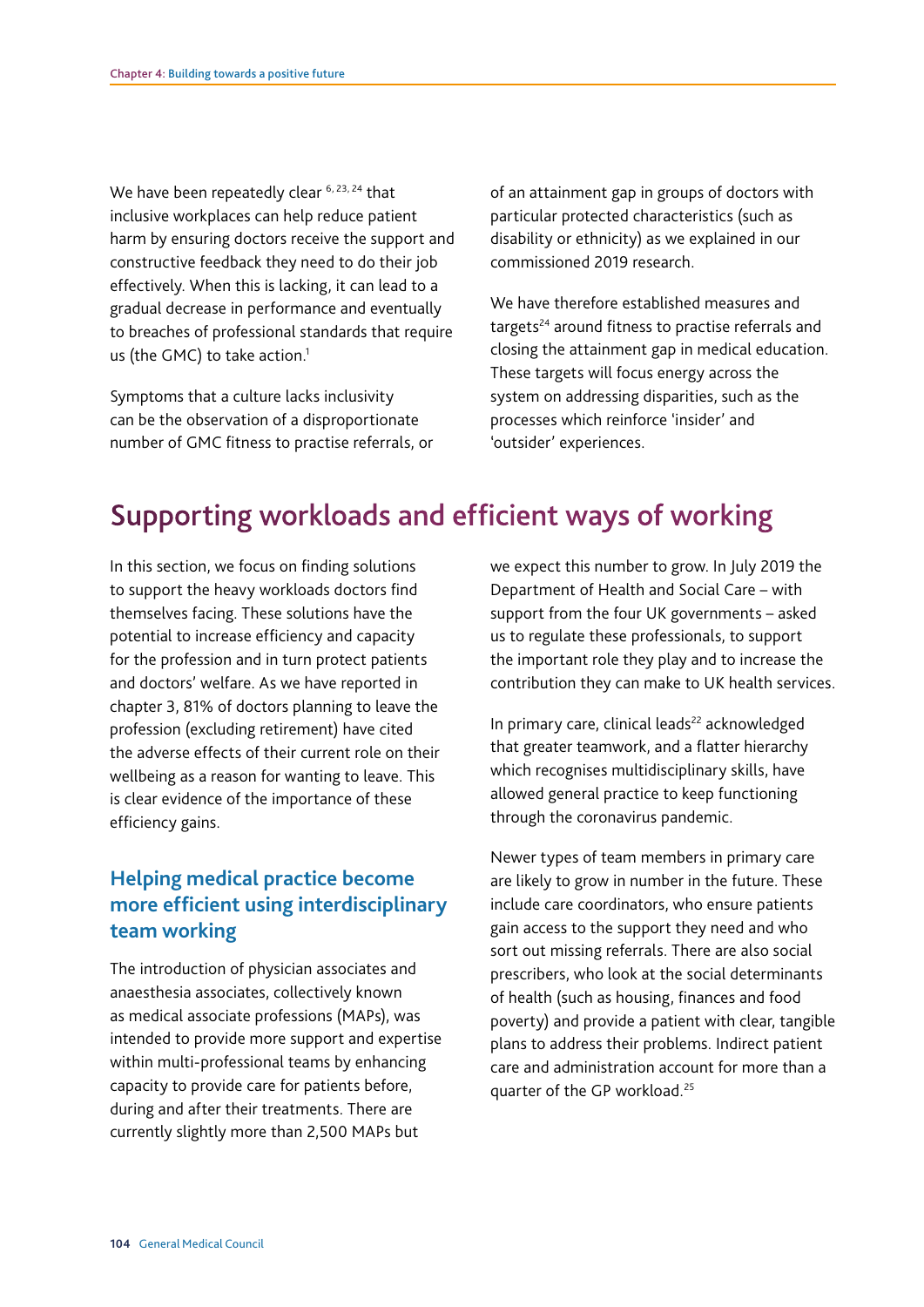To enhance understanding among doctors about the MAP roles, the Care Quality Commission (CQC) has issued a 'myth buster'26 about the responsibilities of physician associates in primary care, to clear up common misconceptions about the responsibilities and accountabilities of those who employ these professionals. As this professional group of MAPs grows, national bodies and workforce planners need to consider how best to deploy MAPs if we are going to make the most of this role being brought into regulation and expanded. Additionally, employers will need to be clear about the responsibilities of MAPs and what is expected of them.

A shift of mindset may be needed. In both primary and secondary care, doctors should not always have to take the lead. Thinking critically about which professional is best placed to provide care, and changing the way teams work together, could benefit patients by making better use of a limited resource. Nurses, pharmacists, physiotherapists, and others have taken on more responsibilities during the coronavirus pandemic. This should be continued, where it is clear that this has been beneficial to patients.

The regulation of MAPs brings opportunities to expand their use and better embed them in multidisciplinary teams. There should be a focus on the skills they bring, allowing doctors to work more effectively and giving MAPs the opportunity to use their skills in a variety of settings. The potential for prescribing responsibilities also enhances the versatility of the role and would allow employers to consider how patient care should best be delivered and by whom. As more new professional roles emerge to meet the changing needs of patients and the health services, it is vital that patients, employers, and other health professionals are confident that those providing care are able to

practise to appropriate professional standards, are supported to meet those standards, and are held accountable to them. The role of regulation should be to provide that assurance, support, and accountability, while at the same time facilitating the development of these professional roles to meet the needs of the service.

# **Remote working can provide efficient ways of working, and help work-life balance, but is not without challenges**

Opportunities to work remotely, including from home, have improved wellbeing for doctors, and offered potentially better outcomes for patients. Doctors reported that being able to work at home has reduced their levels of stress and helped them manage workloads better in some circumstances. Some doctors reported that they had been more productive as a result, as they were able to carry on working despite having to shield themselves or family. Some had also been able to reduce travel time or have more focused time to review cases.

△ I have a work laptop connected to VPN, I have got so much done." *Case Study, specialist doctor* 

We have already described in detail how the shift to providing care remotely has brought benefits in terms of flexibility, better access to consultations, and improved efficiencies.\* GPs were particularly likely to have provided most, or all, care remotely (77%) compared with 46% of all doctors.

However, while working remotely has its benefits, practising on-site can also have advantages, such as in improving both multidisciplinary team working, and communication between doctors

\* See chapter 1 for more detail.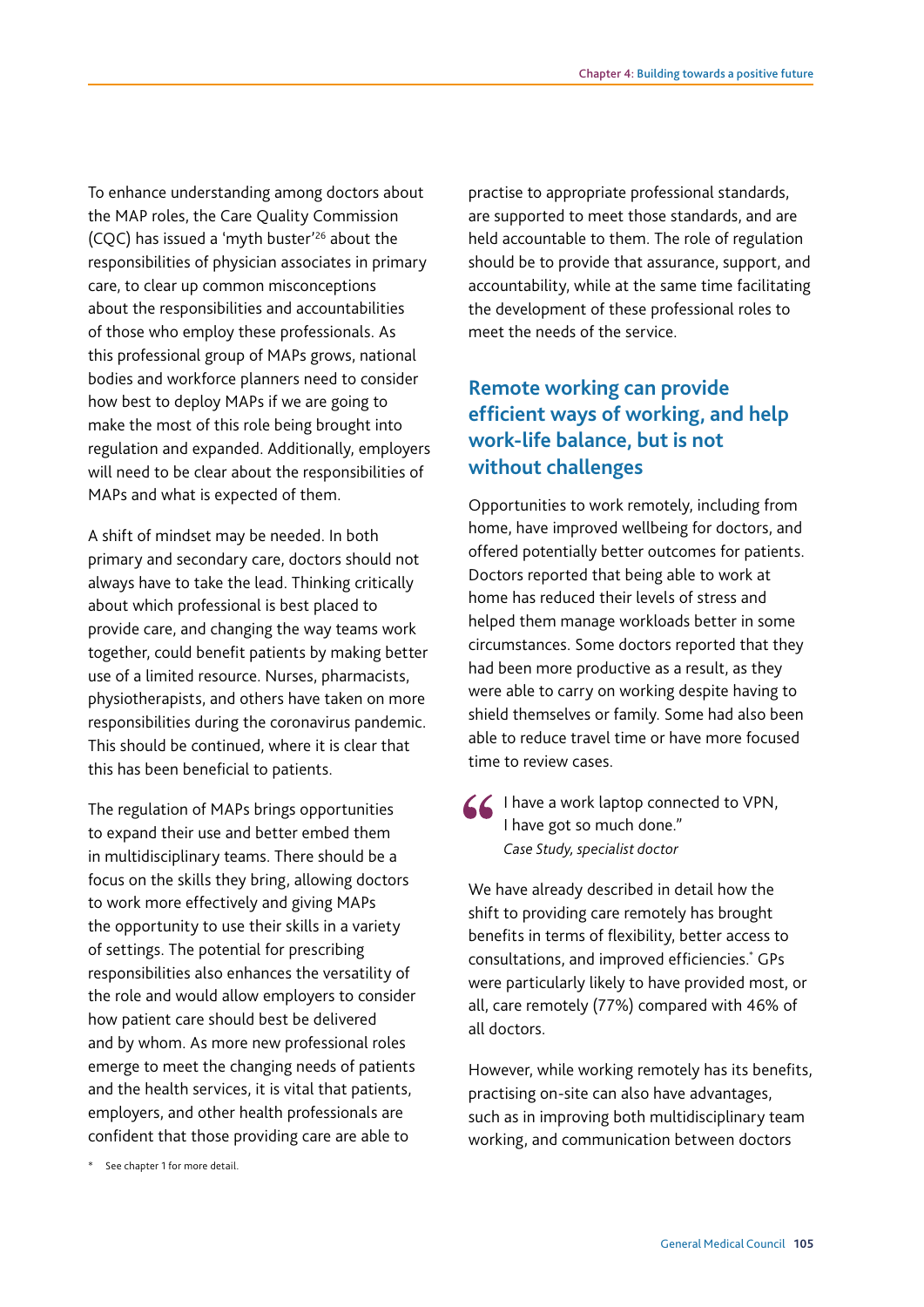and management. It will be important to evaluate online. A hybrid solution will need to balance both what mix of home-based and on-site working offers the best outcomes. For example, it may be sensible to allow some administrative work to be done from home, while physical examinations may be better done face to face.

A third of doctors (33%) reported having provided some care remotely when face to face care would have (in their view), been more appropriate or beneficial. Since the beginning of the coronavirus pandemic, face-to-face consultations have been a notable area of controversial media attention.<sup>27,</sup> 28, 29 A deeper understanding of what drives these views, and in what situations they are most seen, will be critical to understanding the right balance and future role of remote care provision.

difficult or may have limited access to it. Personal preference plays a part. Some doctors prefer face to face consultations, saying online is more impersonal. Others say it can make patients feel more at ease and give the example of delivering bad news online by video calls when patients can be close to family in their own home. Many patients, however, find the technology

Doctors, clinical leads, and managers have all raised the need for specific clarification to be given on when, and how, to conduct remote consultations. Some clinical leads in primary care highlighted this as a potential gap in the training around consultations in the digital space and the reality of practising in the digital space, particularly as so much history is now gathered digitally before the actual consultation.

The inclusiveness and convenience of online meetings appeal to some clinicians, but others crave personal contact for their mental wellbeing, missing the 'water cooler moments' and the informal debriefs. Teamwork can be more difficult perspectives.

There is a clear opportunity to extend the benefits of flexible working across the workforce, but that will require additional investment, and better organisation and systems. GP practices considering increasing face to face appointments for patients need to be convinced that these changes have been introduced to overcome the downsides of remote working, while also maximising the benefits for both doctors and patients.

announced in September 2021.<sup>31</sup> We have recently updated our guidance to help keep pace with the increase in general remote working and remote prescribing.<sup>30</sup> In addition, we will include remote and flexible working as part of the review of 'Good medical practice' which we

## **Innovative programmes require clear support and guidance**

Programmes such as eConsult<sup>\*</sup> can be effective for administrative purposes – such as sick notes, prescription requests and medication reviews – and provide a communication trail. They can also enable more efficient consultations, as the background and objectives are already made clear, and some patient details are gathered in advance.

However, some aspects of these innovative systems can be demanding, such as the requirement to respond within 48 hours to eConsult requests. Providing such easy access, relative to other routes, may prevent GPs from organising their time as effectively, and may dissuade patients from appropriate self-management of minor ailments. There is also a risk that marginalised groups – particularly some elderly, people with learning difficulties,

\* eConsult is software used in GP surgeries that uses online forms to triage and get details from patients.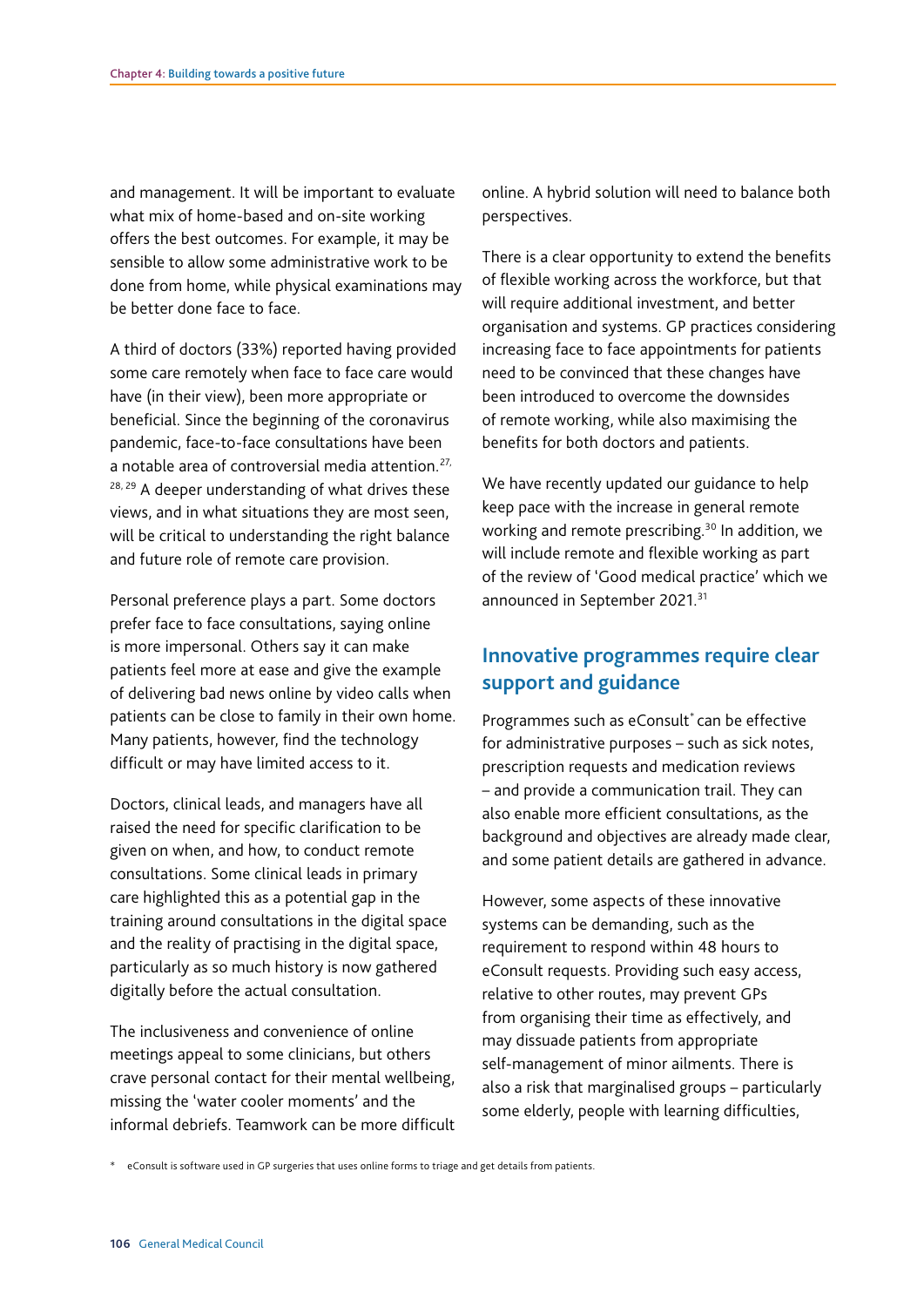non-English speakers, and those without Wi-Fi or smartphones – may be excluded from this type of service.

Increasing the demand for GP appointments through otherwise positive innovations puts them in danger of being overwhelmed.

I love the job of being a GP but am frustrated and tired due to the 'never full' aspect of primary care. We simply cannot meet patient expectations or demand any more. We have been deluged with eConsults as an additional lane of work entering the practice." *2001 Barometer survey, open text response, GP* 

### **Innovative approaches to service delivery are improving patient care**

As the UK health service returns to something approaching 'business as usual' after the coronavirus pandemic, new innovative approaches to service delivery continue to be explored to create sustainable ways of managing COVID-19 while also protecting non-COVID treatments.

Forthcoming qualitative research commissioned by the GMC<sup>22</sup> will explore the changes and adaptations to doctors working practices in the UK health service during the coronavirus pandemic. It contains input from doctors, clinical leads, and hospital managers, and discusses how their perspectives may help stimulate thinking about

future ways of working in healthcare. It covers areas including:

- improving ways to direct patients to the right area of care frst time, through effective digital health, community services, and treatment support.
- Establishing (and protecting) designated 'COVID-19 free' hospitals and treatment sites to limit the spread of infectious diseases, and the possible siphoning of acute and elective treatments to manage treatment backlogs safely during the ongoing pandemic.
- Increasing co-operation, interdisciplinary collaboration and understanding between primary, secondary and community care services at a time of rapid change.
- How widespread adoption of wellbeing initiatives for doctors and healthcare workers across the UK must consider the context of the rapidly evolving multidisciplinary workforce.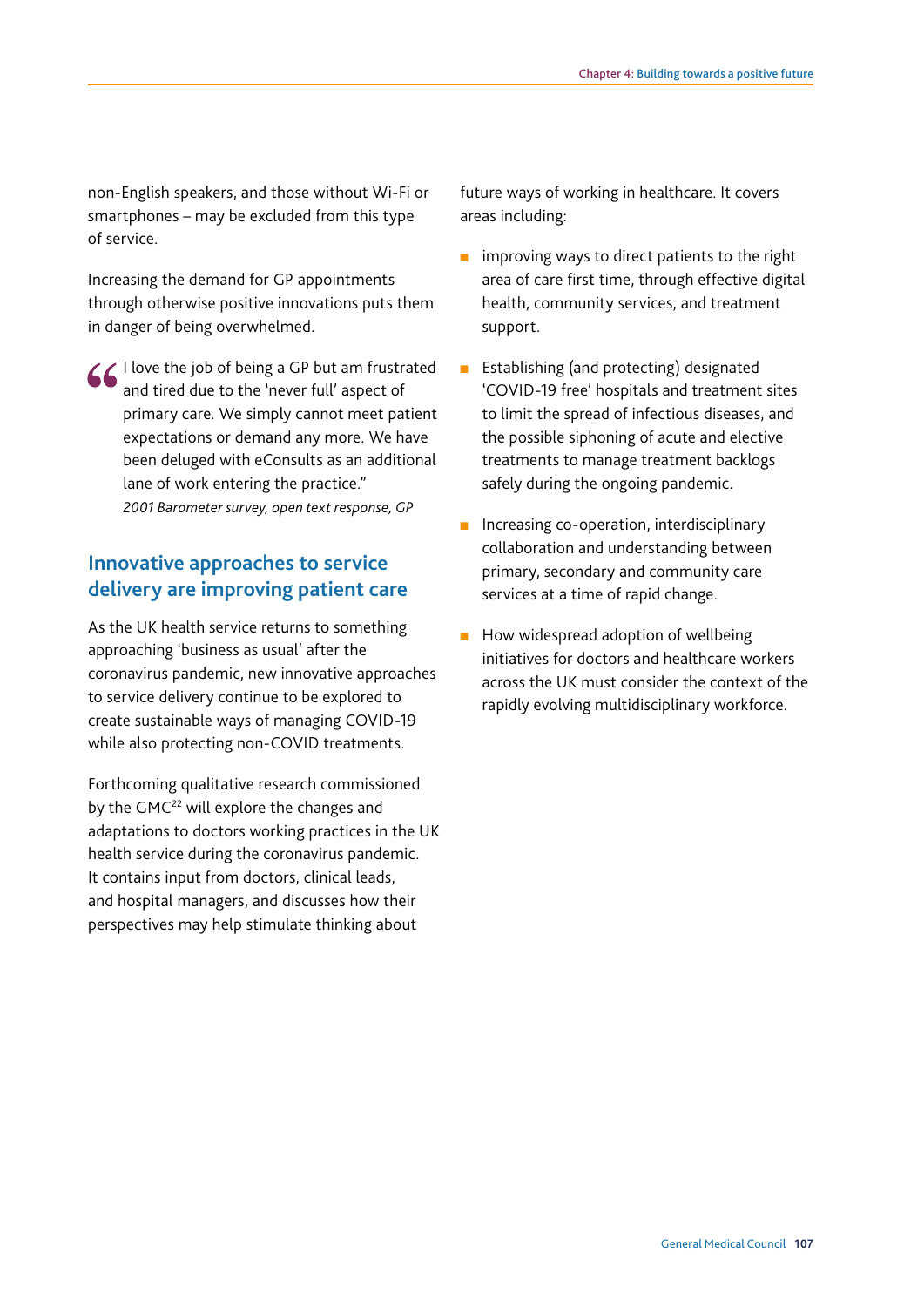# Conclusion

The coronavirus pandemic continues to have a wide-reaching impact on the healthcare sector, especially in terms of treatment backlogs and access to healthcare for patients. There are also workforce-focused challenges relating to doctors' wellbeing, securing a sustainable future workforce, managing workloads, and ultimately ensuring that good, safe patient care is protected.

Across the UK's health services, strategic workforce-centred plans have been developed, giving a hopeful signal of future improvements. These plans represent a real combined commitment to the following goals:

- improving health and wellbeing support
- tackling discrimination and improving the sense of belonging
- evolving new ways of working and delivering care effectively
- increasing the workforces for the future across England,<sup>32</sup> Scotland,<sup>33</sup> Wales,<sup>34</sup> and Northern Ireland<sup>35</sup> to ensure that patient safety and high-quality clinical services are maintained.

They must, of course, be properly funded, prioritised, and embedded in the long term to achieve the scale of change that our report suggests is needed.

We, along with other organisations, are working alongside the national bodies to help turn these plans into working programmes – either directly where it is within our remit, or by providing support or evidence to those who can put into practice some aspect of change.

We can do this by:

- $\mathbf{r}$ setting standards and effective monitoring of new UK medical schools and new overseas programmes
- ensuring that education and training capacity is protected and quality assured, while also encouraging flexibility in training to help meet service targets, and equality, diversity and inclusion goals
- working with others across the system to build on the lessons from the pandemic around preparedness, progression in training and support for doctors in training
- working towards achieving our equality, diversity and inclusion targets for employer referrals to the GMC and also tackling differential attainment in medical education through our 'fairer training cultures' programme of work.

The coronavirus pandemic has presented significant challenges to workloads, with the risk of burnout growing alongside treatment backlogs. However, improvements to interdisciplinary and multidisciplinary teamwork have helped mitigate some of these difficult circumstances. Inclusive workplaces are part of the solution and can help break down the insider/outsider dynamics in the workforce that cause disparities in support for some doctors. The ultimate aim is for doctors to receive the workplace support they need to achieve high professional standards and deliver good patient care. This is further addressed by our 'Fair to refer?'<sup>1</sup> research which made a clear recommendation that senior leaders engage more regularly with staff to listen and take action, in particular to better support some 'out groups' of doctors such as those in ethnic minority groups.